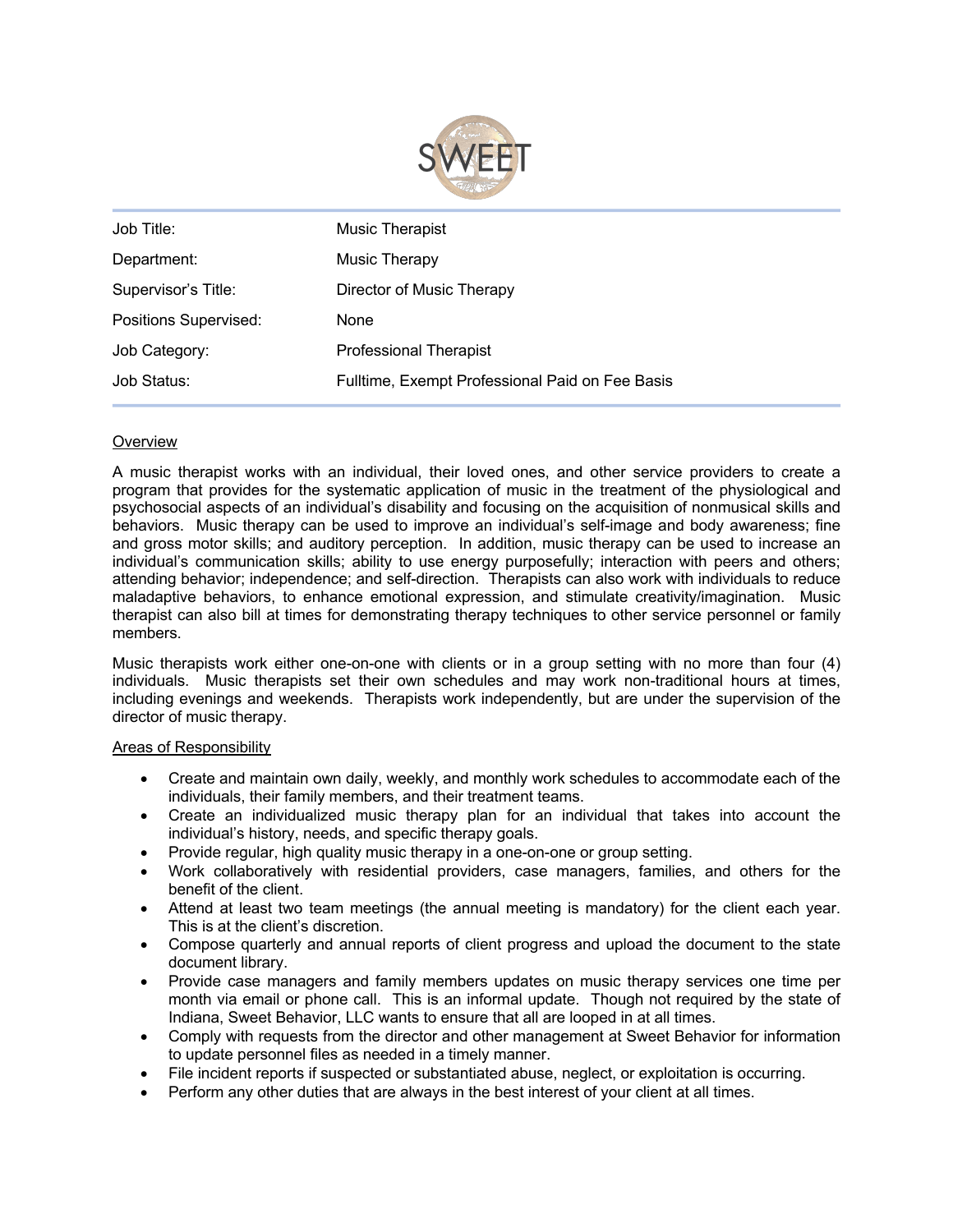- Complete notes after each visit and send these along with billing twice monthly by no later than the due date decided upon by Sweet Behavior management.
- Ensure that all needed continuing education units (CEU) and other requirements are met as needed to keep licensure and endorsements active.

Service Standards Outlined by the Division of Disability and Rehabilitative Services (DDRS)

- Music therapy services should be reflected in the individualized support plan (ISP) of the individual.
- Services must address needs identified in the person-centered planning process and be outlined in the ISP. Services must compliment other services the individual receives and enhance increasing health and safety for the individual.
- One hour of billed therapy service must include a minimum of 45 minutes of direct patient care/therapy with the balance of the hour spent in related patient services.

# Activities That Are Not Allowed per DDRS Policy

- Any services that are reimbursable through the Medicaid State Plan.
- Therapy services furnished to the participant within the educational/school setting or as a component of the participant's school day.
- Specialized equipment needed for the provision of music therapy services should be purchased under "Specialized Medical Equipment and Supplies".
- Activities delivered in a nursing facility
- Group sizes greater than four (4) participants to one music therapist or group sizes exceeding the maximum allowable group size determined by the individualized support team (IST) for each group participant.

## Essential Job Functions

- Demonstrate an interest in and empathy towards individuals with developmental disabilities.
- Be able to actively participate in therapy activities that are of interest to the individual.
- Demonstrate patience and excellent interpersonal skills. Music therapists will not only work with clients, but also others involved with them. Therefore, they have to demonstrate a pleasant, professional demeanor in sometimes stressful and unpleasant situations.
- Ability to work effectively independently.
- Demonstrate self-motivation.
- Ability to work non-traditional hours. Music therapists set their own schedules to best serve the client, providers, and families.
- Possesses excellent written and verbal communication skills.
- Possesses expert word processing and editing abilities.
- Successfully complete all required trainings by the agency, BQIS, CARF, and other regulatory agencies.
- Work in an environment that involves potential exposure to hazards or physical risks that require basic safety precautions.
- Have access to and the ability to operate a motor vehicle to provide transportation for clients. Motor vehicle must be in compliance with federal and state laws and all insurance, registration, and driver's license must be kept up to date.
- Have the desire to work in a non-traditional office setting. Around 90% of the work done by a music therapist is not done in an office setting, but rather in clients' homes and community settings. However, the music therapists do have access to a music studio at Sweet Behavior, LLC in which to conduct therapy. Availability of the studio varies depending on when the studio is booked for use by the other music therapists.
- Frequent driving. The distance is dependent upon the music therapist's caseload choice.
- Have a cellular phone to use for work-related calls.
- Comply with all company policies and procedures.